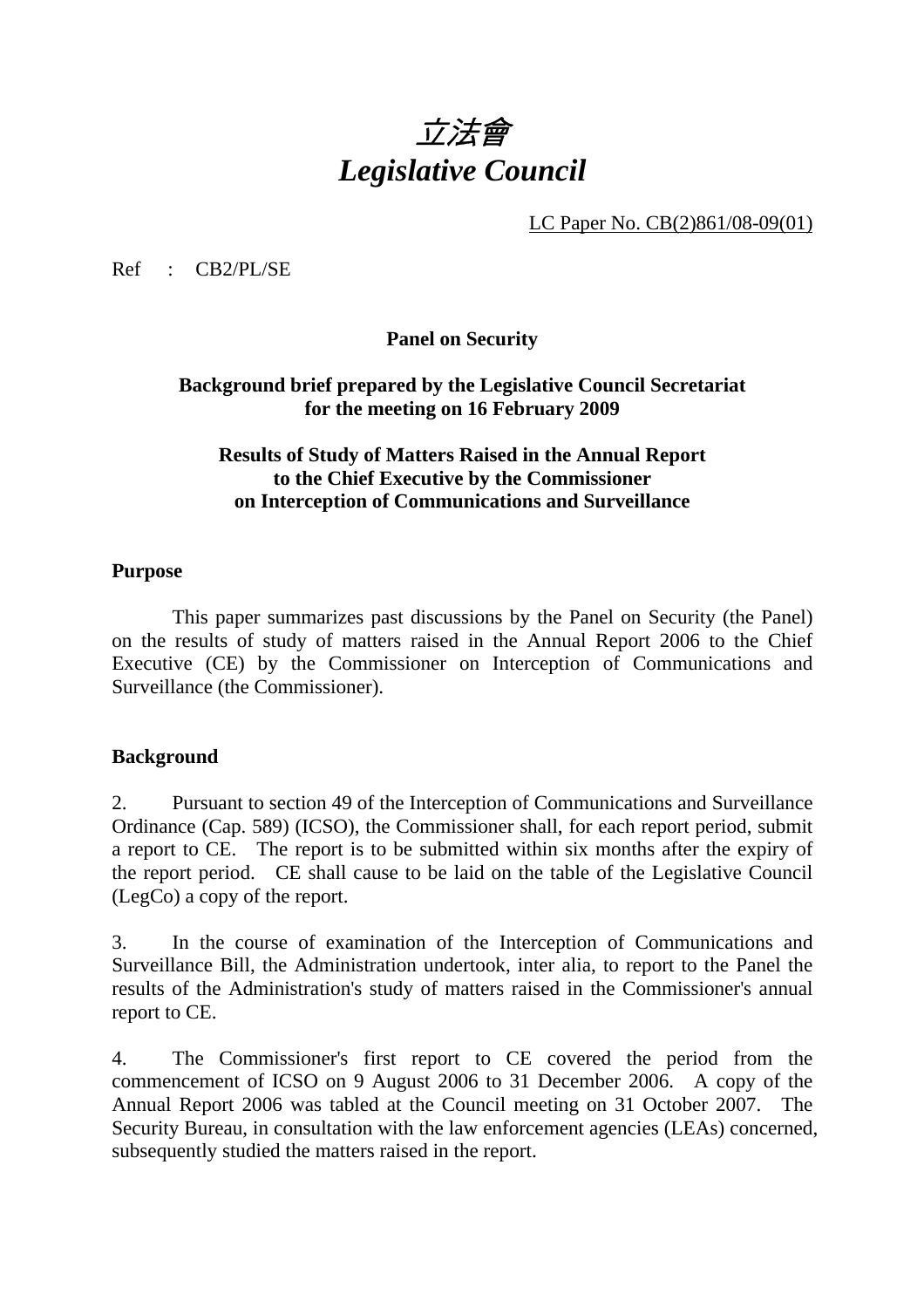#### **Discussion by the Panel**

5. At its meetings on 6 November 2007 and 6 December 2007, the Panel was briefed on the results of the study undertaken by the Administration of matters raised in the Commissioner's Annual Report 2006. The following paragraphs set out the major areas of concern raised by members.

#### Differences in the interpretation of provisions in the legislation

6. Members expressed concern that LEAs and panel judges held different interpretations on a number of provisions in ICSO. Members queried why LEAs disagreed with the views of panel judges regarding the powers of a panel judge to partially revoke the authorizations that had been granted, to impose additional conditions when confirming an emergency authorization and to revoke a device retrieval warrant. They also enquired how the Administration would tackle the differences in interpretation between panel judges and law enforcement officers. Noting the recommendations on amendments to ICSO made by the Commissioner in the Annual Report 2006, members asked whether all the issues raised had been dealt with and whether a review on ICSO would be conducted.

7. The Administration responded that so far there had not been any application for the issue of an emergency authorization. ICSO did not provide for panel judges to impose conditions when confirming an emergency authorization. However, a panel judge could refuse to confirm an emergency authorization and order that the emergency authorization was to take effect subject to the variations specified by him or order that the authorization be revoked. The Administration pointed out that differences in the interpretation of provisions in legislation were not uncommon. Nevertheless, the Code of Practice had been revised to include a requirement for an authorizing officer, when issuing an emergency authorization, to impose conditions as would have been imposed by panel judges when issuing judge's authorization.

8. Regarding the Commissioner's recommendations, the Administration advised that they sought to address different interpretations held by the Commissioner, panel judges and the Administration of certain provisions of ICSO and a number of practical issues arising from the operation of the new regulatory regime for covert operations. Notwithstanding the possible need to refine ICSO when the Administration next reviewed the legislation, the issues raised by the Commissioner had either been dealt with by pragmatic solutions, such as revision of the Code of Practice, or did not have any substantial impact on the operation of the existing regime. The Administration would continue to keep under review the operation of the new regulatory regime and conduct a comprehensive review of ICSO in 2009 after the second full-year report of the Commissioner was available.

#### Political monitoring

9. Members were concerned whether law enforcement officers would carry out interception of communications for political monitoring under the name of crime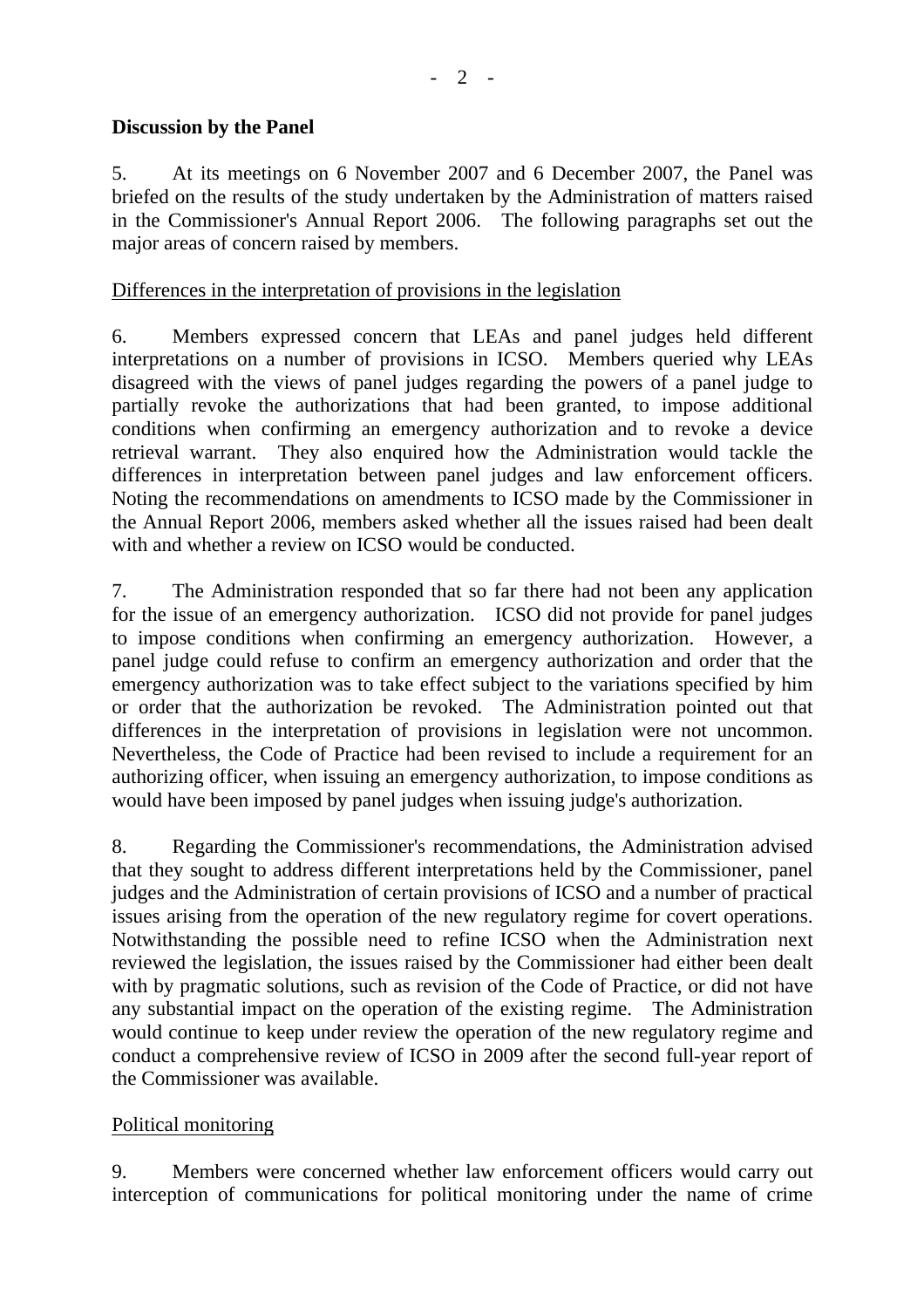investigation. Some members suggested that the Commissioner should consider disclosing in his annual report any political monitoring identified.

10. The Administration stressed that law enforcement officers had always conducted interception and covert surveillance operations strictly in accordance with the law and only for the purpose of prevention or detection of crime or protection of public security. There was no question of conducting covert operations under ICSO for political monitoring. The Administration advised that the scope of information to be included in the annual report was a matter for the Commissioner. Nevertheless, it would convey the views of members to the Commissioner.

#### Wrongful interception

11. Members expressed concern as to why the wrongful interception of a telephone line referred to in the Annual Report 2006 was not reported to the Commissioner until two weeks later. They also asked whether the Administration had reviewed the case and taken steps to prevent the recurrence of similar incidents. Members were also concerned why the wrongly intercepted line as well as its users could not be identified.

12. The Administration responded that the interception of a wrong telephone line had taken place for seven days before it was discovered by law enforcement officers. There was no delay in reporting the matter to the Commissioner. In the case concerned, law enforcement officers suspected but could not confirm immediately until the seventh day that a wrong telephone line had been intercepted. At the same time, the law enforcement officers had been considering whether interception of the originally approved line was needed as there might be no further value to do so. The Administration advised that it might take some time for law enforcement officers to discover and confirm a wrong interception due to a number of reasons, e.g. the telephone line was not frequently used and the interception product would reach the investigation team only after any information protected by legal professional privilege had been screened out. The preparation of a detailed report on the case to the Commissioner, which was required under section 54 of ICSO, also took time. To improve the procedures, the Code of Practice had been revised to require law enforcement officers to notify the Commissioner of any non-compliance in the first instance, with a full report to follow.

13. According to the Annual Report 2006, the Commissioner had tried to identify the wrongly intercepted line and its subscriber. Despite efforts made by the LEA concerned, the Commissioner was satisfied after investigation into the case in person that the identities of the wrongly intercepted line, its subscriber or user could not be ascertained.

# Protection of privacy of members of the public

14. Regarding members' concern about the protection of privacy of members of the public, the Administration responded that it respected the views of panel judges,